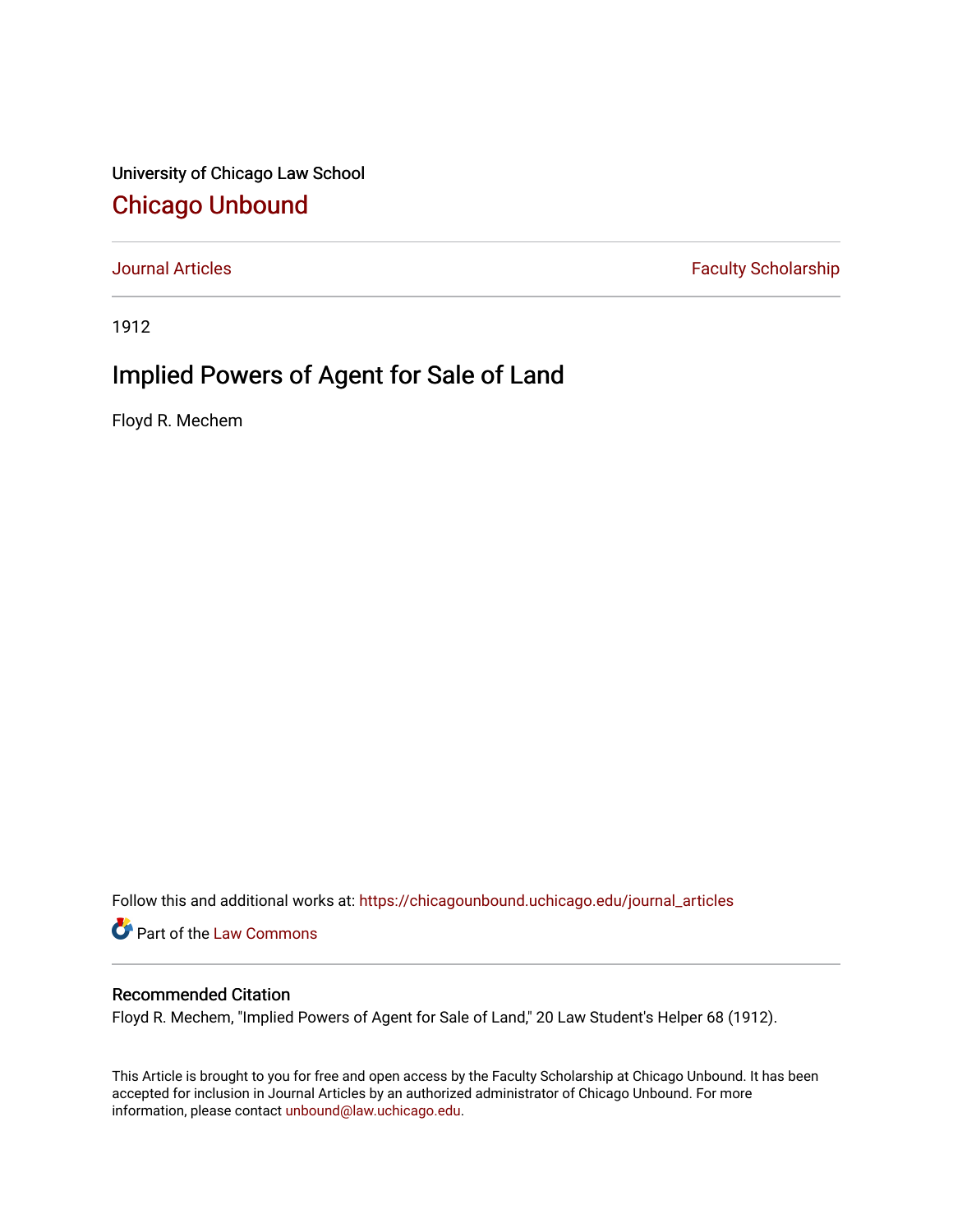### **THE LAW STUDENT'S HELPER.**

He should be the best citizen because he is trained in citizenship. He has spent years in the study of the country's laws and institutions. He knows the reason for these laws, he knows what will make for right and betterment as well as what will tear down and destroy. He is trained to recognize the good from the evil and to see the reason for the difference.

The lawyer should be the best citizen because his education has fitted him for citizenship. He should be the best citizen because he is qualified to render the greatest services to the state. He should be the best citizen because it is the lawyer who mounts the bench to judge of differences between the people, because the safety of the people depends on the integrity of its judges.

Today the people lack confidence in the bench. This is primarily because they lack confidence in the bar.

Every lawyer, and all lawyers regarded collectively, should bend their energies to this end, that the people should look up to, respect, trust, lean upon their profession. They should strive to bring about the day when the mere fact that a judge sprang from the legal profession will be a guaranty of his sterling integrity and ability.

They should strive for the day when the people should point to its lawyers as its model citizens.

When that day comes political and social problems will be very near solution. But will it ever come? Will a race of lawyers appear who are unanimous in preferring probity to pelf?

## IMPLIED POWERS OF **AGENT** FOR **SALE** OF **LAND**

#### **By** FLOYD R. **MECHEM**

W HAT HERE INCLUDED-It will be borne in mind that the question here to be considered is not in what form or in what manner authority to sell land may be conferred, e. g., whether it must be by writing or may be by word or act, but whether an authority properly created and unquestionably existing for some purpose will include this one, whether authority unquestionably relating in some form to land confers authority to sell it, and whether an authority clearly authorizing a sale of land confers authority to do some other act relating to it.

So far as form is concerned, it will be recalled that parol authorization ordinarily suffices for a mere broker; usually but not universally written authority is requisite for a binding contract to sell; while authority under seal is usually requisite for the execution of instruments necessarily under seal, as usually in the case of deeds of conveyance of land.

Sec. 2. **AUTHORITY TO SELL RATHER THAN** MERELY TO FIND A PURCHASER-MERE BROKER No AUTHORITY TO MAKE A BINDING CONTRACT.-It is to be noted also that the case here contemplated is that in which the agent is really authorized to *sell* and not merely employed to find a purchaser to whom the principal may sell. The distinction is one of consequence because one employed as a mere real estate broker to "sell" land, even though employed by writing, is usually held to have no power to make a binding contract, but is confined to the finding of a person ready, willing and able to buy from the principal on the terms proposed by him. The cases taking this view proceed upon the theory that the character of the undertaking of the real estate broker is well known, and presumptively his employment, though by writing, is in his capacity as a negotiator merely and not as an agent to close a contract in writing.

Sec. 3. **-** BUT AUTHORITY TO MAKE A BIND-*INC* CONTRACT MAY BE FOUND TO ExIST.-But even if it be conceded that the mere employment of a real estate broker does not confer upon him the power to make a binding contract, it is still true that the language employed or the circumstances of the case

may be such as to show that such a power was intended. Of course a mere request to "list" property, a mere request to endeavor to find a purchaser, mere inquiries as to the possibility of a sale, the mere stating of terms upon which the owner would be willing to sell, and the like, will not of themselves constitute an authority to sell. It is, however, entirely clear that the correspondence or negotiations between the parties may be such as to create the authority to make a binding contract to sell. It is not necessary that any particular phraseology be used, or that the authorization be in any formal terms. The question is, does the language used sufficiently indicate that the party is authorized to close a binding contract of sale? This may be merely a question of the construction of the words used, or it may be an inference of fact as to intention to be decided like other similar questions. Naturally enough as in other similar cases different courts may draw different inferences from substantially similar facts, and many instances are to be found of apparently irreconcilable conclusions although the courts purported to apply the same principles. It is not to be denied, however, that there are some cases in which the courts have proceeded upon wholly irreconcilable theories and of course have reached conflicting results. Thus in a few cases express authority to sell even though all the terms were specified, has been held to be a mere authority to "sell" as a broker, that is, to find a purchaser but not to close a binding contract with him.

In all cases of this sort in which written authority it requisite to justify a contract of sale, the person dealing with the agent, is, in contemplation of law, charged with knowledge of that fact and deals with the agent's credentials before him. These agents, moreover, are usually special agents and their authority is to be deemed to be strictly limited to that which is either expressly given or necessarily implied.

Sec. 4. MERE PRELIMINARY CORRESPONDENCE OR NEGOTIATION NOT ENOUGH TO CONFER AUTHORITY.-It is obvious also that before the questions here suggested can be determined, the authority intended to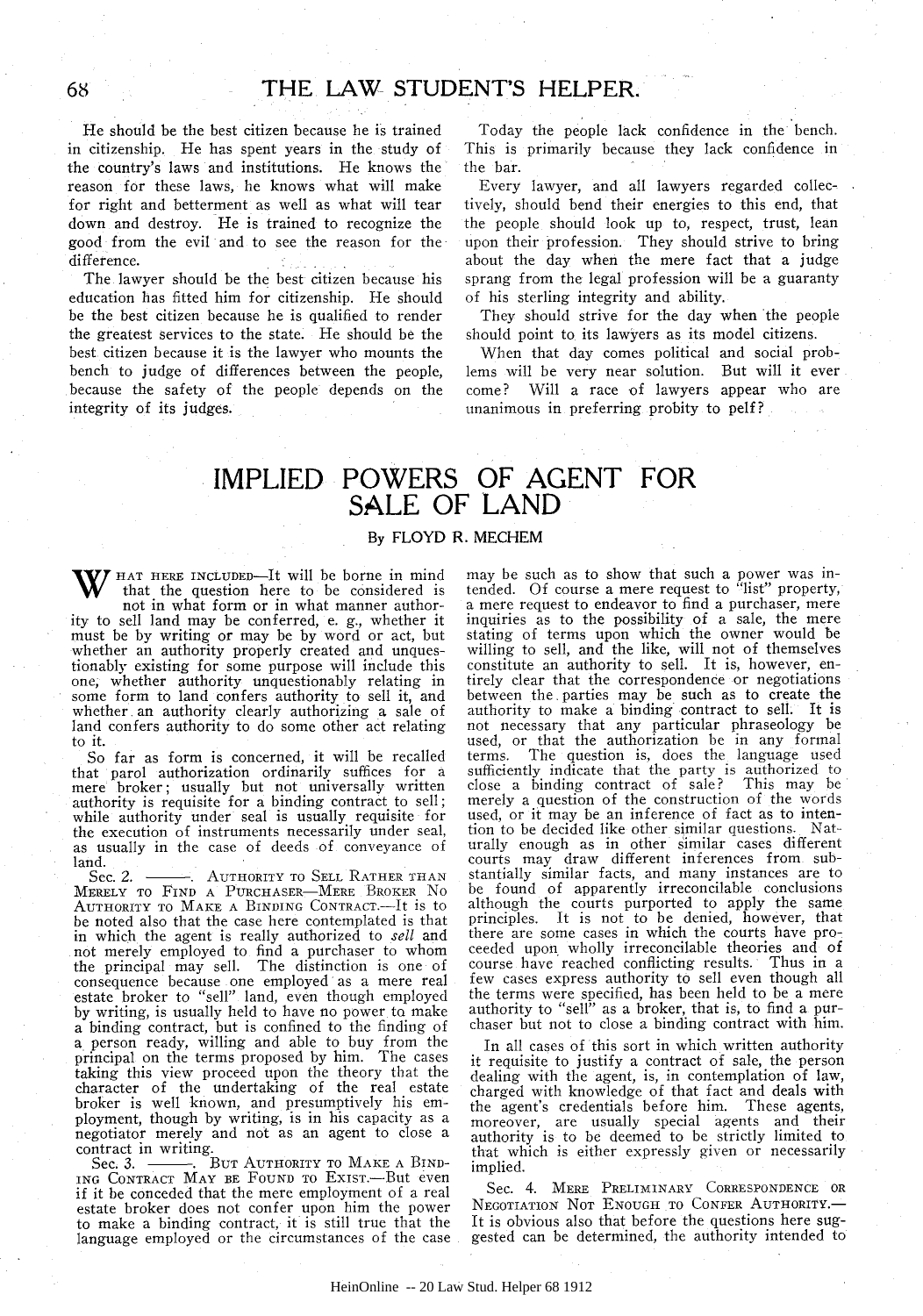be conferred must be completely agreed upon and vested. If, therefore, the dealings between the principal and the agent have not passed beyond the stage of preliminary correspondence, if the terms upon which the authority is to be executed or the property sold are not yet fully determined, if further communications are to be had with the principal or further assent given before the authority is to be exercised, and the like, there can ordinarily be no present authority to sell in such wise as to bind the principal.

Sec. 5. CONDITIONAL AUTHORITY.<sup>-The</sup> authority may of course, be a qualified or conditional one. As long as the conditions or limitations are lawful, there is no reason why the principal may not limit or qualify the authority to any extent which suits his pleasure. Such limitations or conditions, unless waived, will be operative against the agent and also against third persons who have, or are charged with, notice of them. The authority may thus be limited as to time, price, subject matter, terms, and the like, and many illustrations of such limitations will be found in the following sections. It may also require the principal's approval before a particular execution shall be deemed authorized.

Sec. 6. AUTHORITY TO SELL LAND NOT ORDINARILY TO BE INFERRED FROM MERE **GENERAL** AUTHORITY TO Act.-Authority to sell real estate must ordinarily be conferred in clear and direct language; for, although there are cases in which it may arise by implication, it is not lightly to be inferred from express power to do other acts or brought within the operation of mere general terms. A power of attorney, therefore, "to act in all my business, in all concerns, as if I were present, and to stand good in law, in all my land and other business," gives no power to sell land; nor does a power "to ask, de-mand, recover or receive the maker's lawful share of a decedent's estate, giving and granting to his said attorney his sole and full power and authority to take, pursue and follow such legal course for the recovery, receiving and obtaining the same as he himself might or could do were he personally present; and upon the receipt thereof, acquittances and other sufficient discharges for him and in his name to sign, seal and deliver;" nor does a power "to make contracts, to settle outstanding debts and generally to do all things that concern my interest in any way real or personal, whatsoever, giving my said attorney full power to use my name to release others or bind myself, as he may deem proper and expedient ;" nor does a power "to attend to the busi-ness of the principal generally," or "to act for him with reference to all his business;" nor does authority to locate and survey land; nor does a power to sell "claims" and "effects."

Sec. 7. ---- But where A wrote to C "I wish you to manage (my property) as you would with your own. If a good opportunity offers to sell everything I have, I would be glad to sell. It may be parties will come into San Antonio, who will be glad to purchase my gas stock and real estate," it was held that C was thereby authorized to contract for the sale of the real estate, but not to convey it. So authority to "use" land to enable the donee of the power to extricate himself from his financial embarrassments, was held to authorize a sale or a mortgage of the land. A power "to do any lawful act for and in my name as if I were present" was held to authorize a sale and conveyance of land.

Sec. **8.** WHAT MAY **BE** SOLD.-In order that the agent may lawfully sell any particular parcel of real estate it is essential that that parcel be included within the language of the power either expressly

And was moved to come that the

or by clear implication. It is sometimes said that the land must be described in the power with the same certainty which would be required in the conveyance itself; and, though this may perhaps be too strict a rule, it certainly is requisite that the instruments conferring the authority shall show with reasonable certainty not only what lands are to be the subject matter of the power but also what interests or estates therein are to be sold. A number of illustrations, more or less consistent, of the actual holdings of the courts are appended.

A power of attorney authorizing the agent "to bargain, sell, grant, release and convey, and upon such sales, convenient and proper deeds with such covenants as to my said attorney shall seem expedient, in due form of law, as deed or deeds, to make, seal, deliver and acknowledge," although it is silent as to what the agent is to sell and convey, clearly contemplates a sale of lands and is sufficiently broad to authorize the agent to sell and convey whatever estate the principal then had.

So a power of attorney in due form, authorizing the agent "to sell, bargain and convey three certain lots of land in the village of Pentwater belonging to me," but containing no other or further description, is sufficient where the principal had three such lots and only three in that village; but an authority "to convey a piece of land in Colebrook belonging to the Bank," there being more than one such piece is too indefinite.

An authority to sell all the lands which the principal may own, or all which he may own and lying within a certain territory, is good without a more specific description. And an authority to sell any or the whole of the principal's "property" and to execute all necessary instruments authorizes the sale of his real estate. Where the lands are sufficiently described, the fact that the principal apparently intended to add a more specific description but failed to do so, will not defeat the power.

Sec. 9. — A power of attorney authorizing an agent to sell "the one-half" of a lot of land, without specifying which half, or whether in common or in severalty, empowers him to sell one-half in severalty and to exercise his own discretion as to which half.

Where an agent is authorized to sell all the land of his principal which the latter had not previously conveyed, he may convey what the principal had previously sold but not conveyed: and under a general authority to sell any of his principal's real estate he may sell that which the principal subsequently acquires, especially where the power ex-pressly refers to lands which the principal "does or may" own. But where the power clearly contemplated the inauguration of a business and authorized the agent to "buy and sell" lands, it was held that the power to sell was to be limited to lands bought under it. And, clearly, where the power is limited to land which the principal owns or is interested in at the time of the execution of the power, a conveyance of subsequently acquired land is not authorized.

Sec. 10. WHEN AUTHORITY TO BE EXERCISED. When a definite time is fixed by the clear language of the power, any sale after that time will be inoperative unless the principal waives the limitation or ratifies the sale. An authority to sell lands at a given sum, if they can be sold "immediately," will not authorize a sale at that price a month afterwards, without any further authority; nor can an agent empowered to sell real estate at a given price, without further instructions, sell it a considerable time later at the same price when the land has greatly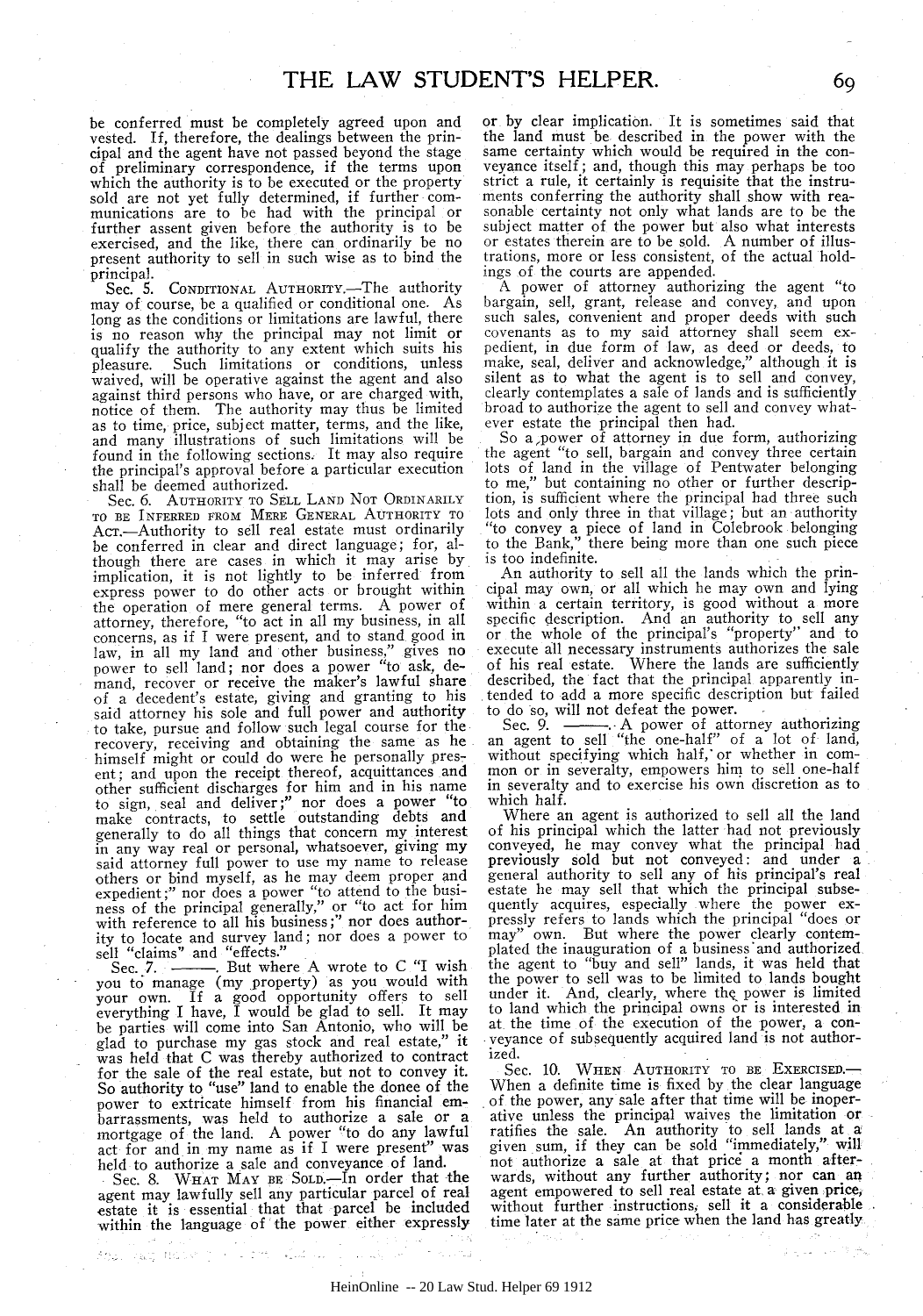increased in value. An authority to an agent to sell real estate within "a short time" will authorize a sale made within two weeks, even though in the meantime the property has enhanced in value.

Sec. 11. What Execution Authorized. An agent authorized to make the purchase price payable "in three years," has no implied authority to make it payable "on or before three years.

So authority to sell real estate in "lots as surveyed by" a person named, does not empower the agent to sell the whole tract for a gross sum or at so much per acre. And an authority to sell lands for \$5,000, one-half cash, does not authorize an agreement to sell for \$5,000, \$2,000 cash, \$2,300 in three weeks and the balance on time; nor does an authority to sell on time with interest on deferred payments authorize a sale for cash; neither does an authority to make a sale of lands for a certain amount authorize a sale in which part of the purchase price is to be paid in cash and part on deferred payments, the vendor to furnish an abstract of title and pay taxes and interest thereafter accruing; so an authority to sell at auction does not authorize a private sale; nor an authority to sell to one person authorize a sale to an entirely different person. Further an authority to sell for one price does not authorize a sale for a less amount; or an authority to sell, the vendee to pay the mortgages does not authorize a sale, the vendee to "assume" the mortgages unless they are not yet due.

Sec. 12. **-** . But where an agent is authorized to sell partly for cash and partly on time, a sale with more than one-third cash and the balance in three and five years with 6 per cent interest, and secured by a mortgage is within the terms of the authority; or where the authority is to sell, the payments to be made in three equal installments, a clause providing that if the installments are not paid at the time specified the contract shall be forfeited at the option of the seller is within the authority; or when the agent is authorized to convey land including a town site, he may sell a lot and make the conveyance by metes and bounds; also where he is authorized to make "one-half payment on or before one year" a contract to sell for "one-half payable on or before one year" a contract to sell for "one-half payable in one year" is within the terms of the authorization; and where the authority is to sell for \$15,000, about one-half cash, a sale for \$15,000 cash is within the terms of the authority.

Under a power to convey when the sale has been made by certain other persons, a conveyance can only effectively be made when those persons have made the sale.

Sec. 13. AUTHORITY TO MAKE REPRESENTATIONS AS TO VALUE, QUANTITY, LOCATION, BOUNDARIES OR TITLE. An agent authorized merely to sell land has thereby, ordinarily, no implied power to bind his principal by representations concerning the value of the land; the same thing is ordinarily true concerning representations as to the quantity, or quality of the land, though such representations, while not furnishing ground for action against the principal, might be sufficient to justify a rescission of the contract. Representations as to location may be within the scope of such an agent's authority as being either necessary or usual, and the same thing may be true respecting boundaries. In a case of the latter sort it was said: "In the sale or exchange of a tract of land, it is usual and necessary that the seller point out to the prospective buyer the bound-aries of the tract-that he exhibit the thing he offers for sale to the view and inspection of the prospective buyer,"

Representations respecting title, other than the usual covenants of warranty, heretofore referred to, or waivers of the principal's claim of title are not usually within the power of an agent merely authorized to sell.

Sec. 14. AUTHORITY TO MAKE CONTRACT OF SALE JUSTIFIES CONTRACT IN USUAL FORM.-An authority to make a binding contract for the sale of land will, where there is nothing to indicate a contrary intention, carry with it **by** implication the authority to make the contract in the usual form and to include within it all usual and reasonable terms and provisions to accomplish the desired end. Thus the common provisions in well drawn contracts of this nature respecting remedies, time and place of performance, the effect of failure to perform, and the like, would doubtless be deemed authorized under

this rule.<br>Sec. 15. AUTHORITY TO SELL AND DISPOSE OF LAND IMPLIES RIGHT TO CONVEY.--Unless there be something in the instrument or in the circumstances surrounding its execution **by** which its scope is limited, as to the mere finding of a purchaser or the negotiation of a contract of sale, a general power to sell real estate if executed with the necessary formalities, carries with it the power to execute all the instruments necessary to complete the sale and carry it into effect. Said Chief Justice Shaw, "where the term 'sale' is used in its ordinary sense, and the general tenor and effect of the instrument is to confer on the attorney a power to dispose of real estate, the authority to execute the proper instruments required **by** law to carry such sale into effect is necessarily incident."

It is, of course, true in many cases, that an oral or written authority may be sufficient to justify a written contract to sell, although it would not be sufficient in form, as for example because of the lack of a seal, to authorize the execution of a deed.

Sec. 16. To INSERT USUAL COVENANTS OF WARRANTY.—Although the decisions are not entirely harmonious, the better rule seems to be that a general power to sell and convey land carries with it authority to insert in the conveyance the ordinary covenants of general warranty where such sales are usually made with such covenants, but not *.to* make any unusual or special warranty as of the quantity or quality of the land sold. *A fortiori* may the agent warrant where he is expressly authorized to sell on such terms as he shall deem most eligible.

The fact that the agent inserts an unauthorized warrantee will not ordinarily prevent the deed from having effect as a conveyance.

Sec. 17. AUTHORITY TO SELL DOES NOT JUSTIFY A MORTGAGE-.A power to sell, however, conveys no implied authority to mortgage. Said Judge Cooley,. "The principal determines for himself what author-ity he will confer upon his agent, and there can be no implication from his authorizing a sale of his lands that he intends that his agent may, at discretion, charge him with the responsibilities and duties of a mortgagor."

Sec. 18. AUTHORITY TO RECEIVE PAYMENT.-The receipt of so much of the purchase money as is to be paid down, is within the general scope of an authority to sell and convey, or to make a binding contract to sell upon terms including a payment at the time of the execution of the contract, but is held not to be within the power of an agent authorized merely by parol to contract for the sale. Mere authority to receive the immediate payment will not, however, warrant the receipt of subsequent payments. But an agent authorized to contract for the sale with the price to be paid in installments, and upon payment